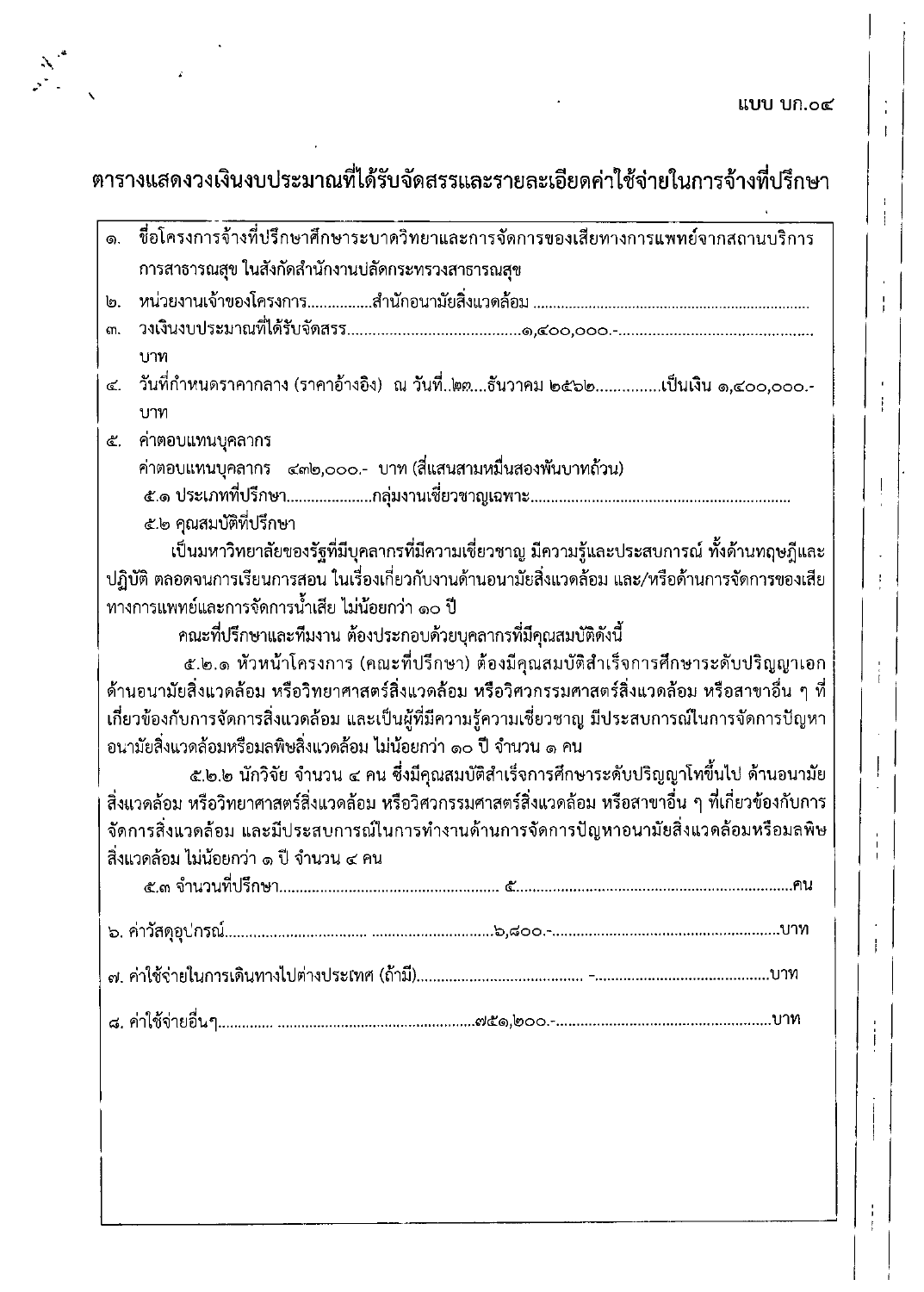่ ๙. รายชื่อผู้รับผิดชอบในการกำหนดค่าใช้จ่าย/ดำเนินการ/ขอบเขตดำเนินการ (TOR)

|                   | ๙.๑ นางปรียานุช    บูรณะภักดี   |           |
|-------------------|---------------------------------|-----------|
| ุ ๙.๒ นางสาวมลฤดี |                                 | ตรีวัย    |
|                   | ๙.๓ นายเชิดศักดิ์    โกศัลวัฒน์ |           |
| ๙.๓ นางสาวรัตนา   |                                 | เฒ่าอุดม  |
| ๙.๔ นางสาวภัทยา   |                                 | พิมพาสีดา |

นักวิชาการสาธารณสุขชำนาญการพิเศษ ประธานกรรมการ นักวิชาการสาธารณสุขชำนาญการ นักวิชาการสาธารณสุขชำนาญการ นักวิชาการสาธารณสุขปฏิบัติการ นักวิชาการสาธารณสุขปฏิบัติการ กรรมการ

๑๐. ที่มาของการกำหนดราคากลาง (ราคาอ้างอิง)

๑๐.๑ ตามหลักเกณฑ์ราคากลางการจ้างที่ปรึกษาของสำนักงานบริหารหนี้สาธารณะ (หนังสือ ึกระทรวงการคลังต่วนที่สุด ที่ กค ๐๙๐๗/๑๒๗๒๕ ลงวันที่ ๒ สิงหาคม ๒๕๕๖ เรื่องหลักเกณฑ์ราคากลางการ จ้างที่ปรึกษา

๑๐.๒ หลักเกณฑ์และอัตราค่าใช้จ่ายประกอบการพิจารณางบประมาณรายจ่ายประจำปี เบิกจ่ายใน ลักษณะ ค่าตอบแทน ใช้สอย วัสดุ และค่าสาธารณูปโภค ของสำนักงบประมาณ ฉบับเดือน มกราคม ๒๕๖๐

๑๐.๓ อัตราค่าใช้จ่าย หลักเกณฑ์และแนวทางพิจารณางบประมาณรายจ่ายประจำปี การฝึกอบรม สัมมนา การโฆษณาประชาสัมพันธ์ การจ้างที่ปรึกษา ค่าใช้จ่ายในการเดินทางไปราชการต่างประเทศของสำนัก งบประมาณ ตามหนังสือ ที่ นร ๐๗๑๙⁄ว ๖๘ ลงวันที่ ๑๒ มิถุนายน ๒๕๕๖

ึด๐.๔ แนวทางการประกาศรายละเอียดข้อมูลราคากลางและการคำนวณราคากลางเกี่ยวกับการจัดชื้อจัด ้จ้างของหน่วยงานภาครัฐ ตามหนังสือ ที่ กค ๐๔๐๕.๗/ว๔๕๓ ลงวันที่ ๓ ตุลาคม ๒๕๖๑

> $\mathscr{B}$  $23205/2$

กรรมการ

กรรมการ

กรรมการ

ł.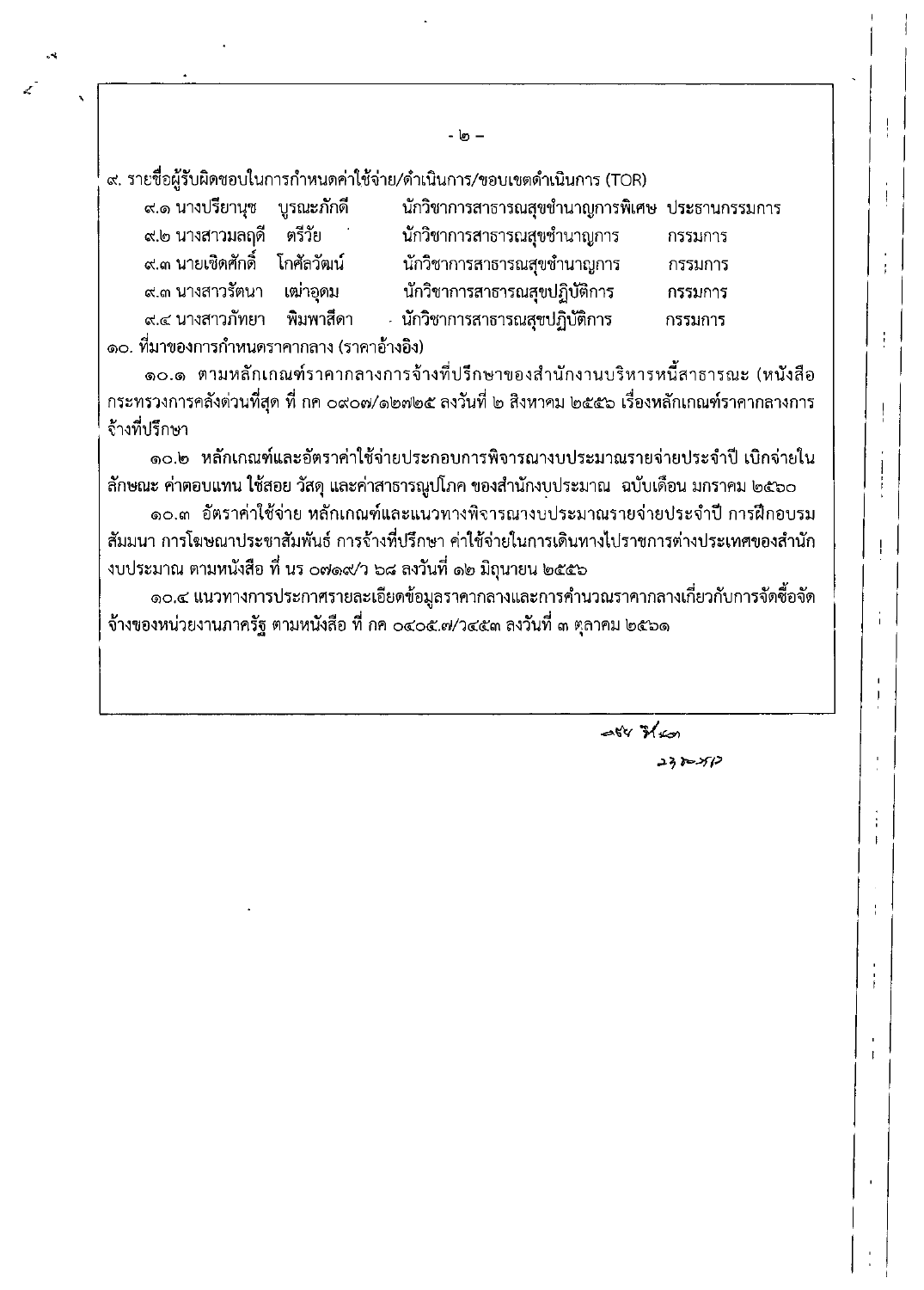## รายละเอียดค่าใช้จ่ายงบดำเนินการจ้างที่ปรึกษาเพื่อศึกษาระบาดวิทยาและการจัดการของของเสีย ทางการแพทย์จากสถานบริการการสาธารณสุชในสังกัดสำนักงานปลัดกระทรวงสาธารณสุช

 $\mathbf{I}$ 

 $\frac{1}{1}$ 

 $\mathbf{I}$  $\frac{1}{1}$ 

j  $\mathbf{I}$ 

 $\frac{1}{1}$ 

 $\mathfrak{f}$ 

 $\overline{1}$ 

 $\mathbf{I}$  $\mathcal{A}$ 

| ที่ | กิจกรรม                                                                    | ราคา                      |
|-----|----------------------------------------------------------------------------|---------------------------|
| 6)  | ค่าตอบแทนบุคลากร                                                           |                           |
|     | - หัวหน้าโครงการ ๑ คน  = ๑๔,๐๐๐ บาท/เดือน  (จำนวน ๙ เดือน)                 | මේ ව, 000                 |
|     | - นักวิจัย ๔ คน  =  ๘,๕๐๐ บาท/เดือน  (จำนวน ๙  เดือน)                      | ၈၀၀,၀၀၀                   |
|     | รวมค่าตอบแทนบูคลากร<br>$\frac{1}{2} \frac{1}{2} \frac{1}{2}$               | $\alpha$ alo, $\alpha$ oo |
| р   | ค่าใช้จ่ายในการดำเนินงาน                                                   |                           |
|     | .<br>๒.๑ จัดประชุมแนวทางการดำเนินงาน ระดมสมอง เพื่อร่วมจัดทำแนวทางในการ    | ong,000                   |
|     | จัดการของเสียทางการแพทย์ของสถานบริการการสาธารณสุขที่เหมาะสม                |                           |
|     | (๑) ค่าอาหารกลางวัน จำนวน ๔ ครั้ง x ๓๐ คน x ๔๕๐ บาท x ๑ มื้อ =๕๔,๐๐๐       |                           |
|     | บาท                                                                        |                           |
|     | (๒) ค่าอาหารว่างและเครื่องดื่ม จำนวน ๔ ครั้ง x ๓๐ คน x ๕๐ บาท x ๒ มื้อ =   |                           |
|     | ໑២,୦୦୦ ህገท                                                                 |                           |
|     | (๓) ค่าที่พัก จำนวน ๔ ครั้ง x ๘๐๐ บาห x ๑๕ คน x ๑ คืน= ๔๘,๐๐๐ บาท          |                           |
|     | (๔) ค่าเดินทาง จำนวน ๔ ครั้ง x ๒,๐๐๐ บาท x ๑๕ คน = ๑๒๐,๐๐๐ บาท             |                           |
|     | ๒.๒ นำแนวทางการจัดการของเสียแต่ล่ะประเภทไปทดลองดำเนินการในสถาน             | ෧෬෮,෮෮෮                   |
|     | บริการการสาธารณสุขนำร่อง                                                   |                           |
|     | (๑) มูลฝอยติดเชื้อ ๗๐,๐๐๐ บาท                                              |                           |
|     | (๒) มูลฝอยอันตราย ของเสียสารเคมี ยาหรือเภสัชภัณฑ์และของเสียกัมมันตรังสี    |                           |
|     | ต่o,ooo บาท                                                                |                           |
|     | (๓) มูลฝอยทั่วไป ๒๐,๐๐๐ บาท                                                |                           |
|     | (๔) มูลฝอยรีไซเคิล ๒๐,๐๐๐ บาท                                              |                           |
|     |                                                                            | ෙ ෙමිට                    |
|     | ดำเนินการในสถานบริการการสาธารณสุขนำร่อง                                    |                           |
|     | (๑) ค่าเช่ารถ จำนวน ๔ ครั้ง x ๑,๕๐๐ บาท x ๕ วัน = ๓๐,๐๐๐ บาท               |                           |
|     | (๒) ค่าเช่าที่พัก จำนวน ๔ ครั้ง x ๔ คน x ๘๐๐ บาท x ๔ วัน = ๕๑,๒๐๐ บาท      |                           |
|     | (๓) ค่าเบี้ยเลี้ยง จำนวน ๔ ครั้ง x ๔ คน x ๒๔๐ บาท x ๕ วัน = ๑๙,๒๐๐ บาท     |                           |
|     | (๔) ค่าทางด่วน จำนวน ๔ ครั้ง x ๒๐๐ บาท = ๘๐๐ บาท                           |                           |
|     | ๒.๔ ค่าจัดทำแนวทางการจัดการของเสียทางการแพทย์                              |                           |
|     | - ค่าวิเคราะห์และประเมินผลการดำเนินการ เพื่อนำมาพัฒนาแนวทางการจัดการของ    |                           |
|     | เสียทางการแพทย์แต่ละประเภทที่เหมาะสมกับบริบทพื้นที่                        |                           |
|     | - ค่าใช้จ่ายในการจัดทำเอกสารแนวทางการจัดการของเสียทางการแพทย์ที่เหมาะสม    |                           |
|     | (SOP) สำหรับสถานบริการการสาธารณสุข                                         | <b>ab,000</b>             |
|     | ๒.๕ ค่าวัสดุสำนักงาน ได้แก่ กระดาษ แผ่นซีดี แฟ้ม ฯลฯ                       | ರಿ,ಡ೦೦                    |
|     | ๒.๖ ค่าใช้จ่ายสำหรับสนับสนุนการดำเนินงานของโรงพยาบาลนำร่อง                 | 000,000                   |
|     | ๒.๖ ค่าใช้จ่ายอื่น ๆ เช่น ค่าถ่ายเอกสาร ค่าเข้าเล่มเอกสาร ค่าติดต่อสื่อสาร | ⊈,೦೦೦                     |
|     | ้ค่าไปรษณีย์ และค่าธรรมเนียมต่าง ๆ                                         |                           |
|     | รวมค่าใช้จ่ายในการดำเนินงาน                                                | ්ෆ්රිය,රාර්               |